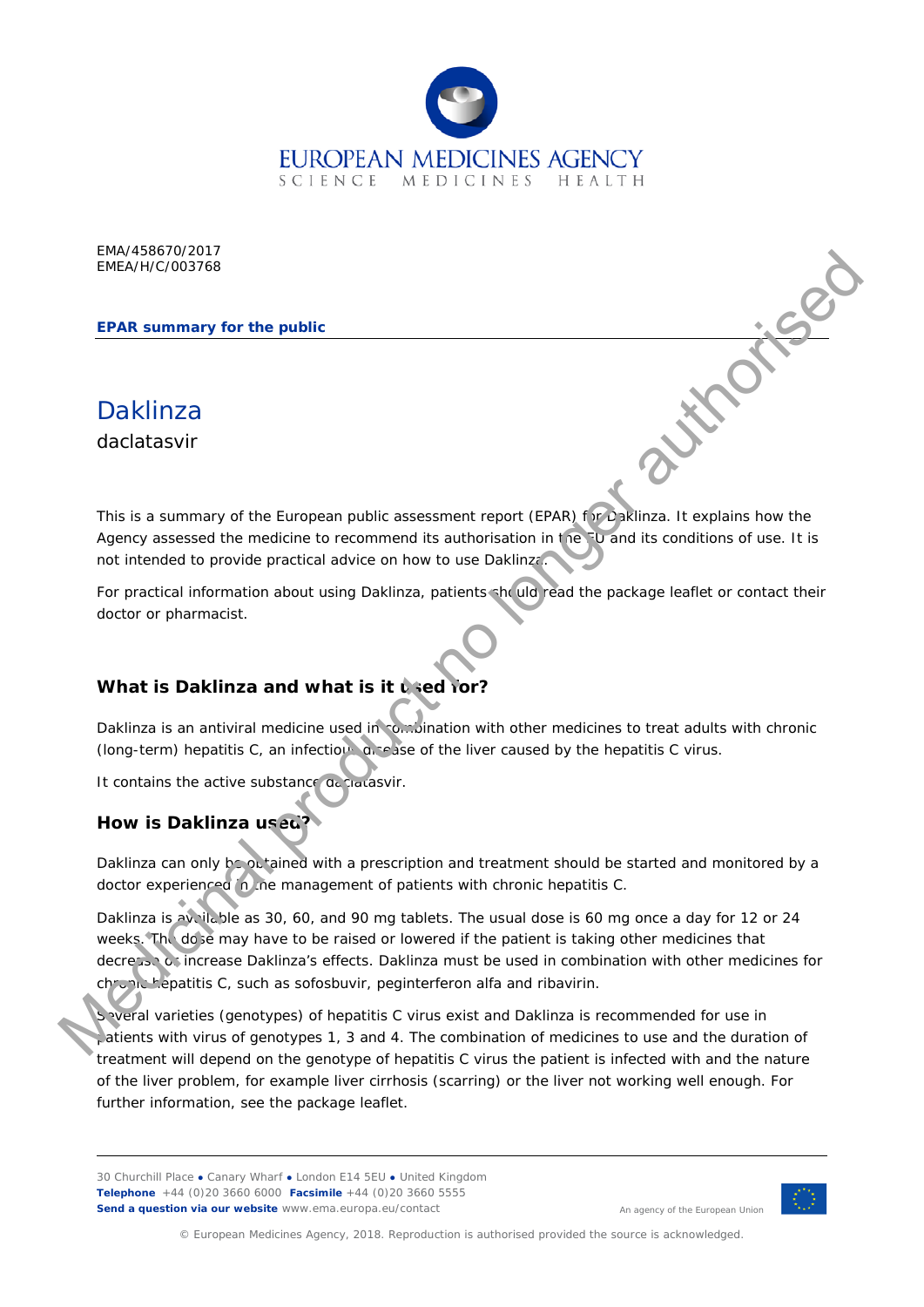#### **How does Daklinza work?**

The active substance in Daklinza, daclatasvir, blocks the action of a protein in the hepatitis C virus called 'NS5A', which is essential for the virus to multiply. By blocking this protein, the medicine stops the hepatitis C virus from multiplying.

#### **What benefits of Daklinza have been shown in studies?**

Daklinza used in combination with sofosbuvir (with or without ribavirin) was effective at clearing the hepatitis C virus from the blood in a main study involving 211 adults. The patients in the study were infected with genotypes 1, 2 or 3 and all received treatment for 12 or 24 weeks. Most patients had not previously been treated for hepatitis C, though some had genotype 1 infection that was resistant to standard medicines (consisting of either telaprevir or boceprevir – the so-called NS3/4A in hibitors - in combination with peginterferon alfa and ribavirin). The term of the virtual production with software and the virtual change is the state of the constrained by the company in the state state of the particles in the state week and the production of the particles of the partic

Around 99% of patients with genotype 1 infection (125 out of 126), 96% of patients with genotype 2 infection (25 out of 26) and 89% of patients with genotype 3 infection (16 out of 18) did not show any sign of the virus in their blood 12 weeks after the end of their planned treatment.

Additional studies involving patients with genotypes 4 indicate that Daklinza is also as effective against genotype 4 as it is against genotype 1.

## **What are the risks associated with Daklinza?**

The most common side effects reported with Daklinza in conditionation with sofosbuvir with or without ribavirin are fatigue (tiredness), nausea (feeling sick) and headache. For the full list of all side effects reported with Daklinza, see the package leaflet.

Daklinza must not be used together with celtain medicines that may reduce the effects of Daklinza. For more information on the medicines that should not be taken with Daklinza, see the package leaflet.

# **Why is Daklinza approved?**

The European Medicines Agenc (noted that Daklinza used in combination with other medicines was shown to be effective against hepatitis C virus, including in patients with genotype 1 resistant to previous treatment. Almost all the patients in the main study had the virus cleared from their blood.

Regarding its safety, D. klinza was well tolerated and the side effects were similar to those experienced by patients taking placebo.

The Agency therefore concluded that the benefits of Daklinza outweigh its risks and recommended that it be approved for use in the EU.

### **What measures are being taken to ensure the safe and effective use of Daklinza?**

The company that markets Daklinza will carry out a study in patients who previously have had liver cancer to evaluate the risk of liver cancer returning after treatment with direct-acting antivirals such as Daklinza. This study is being carried out in light of data suggesting that patients treated with these medicines who have had liver cancer could be at risk of their cancer returning early.

Recommendations and precautions to be followed by healthcare professionals and patients for the safe and effective use of Daklinza have also been included in the summary of product characteristics and the package leaflet.